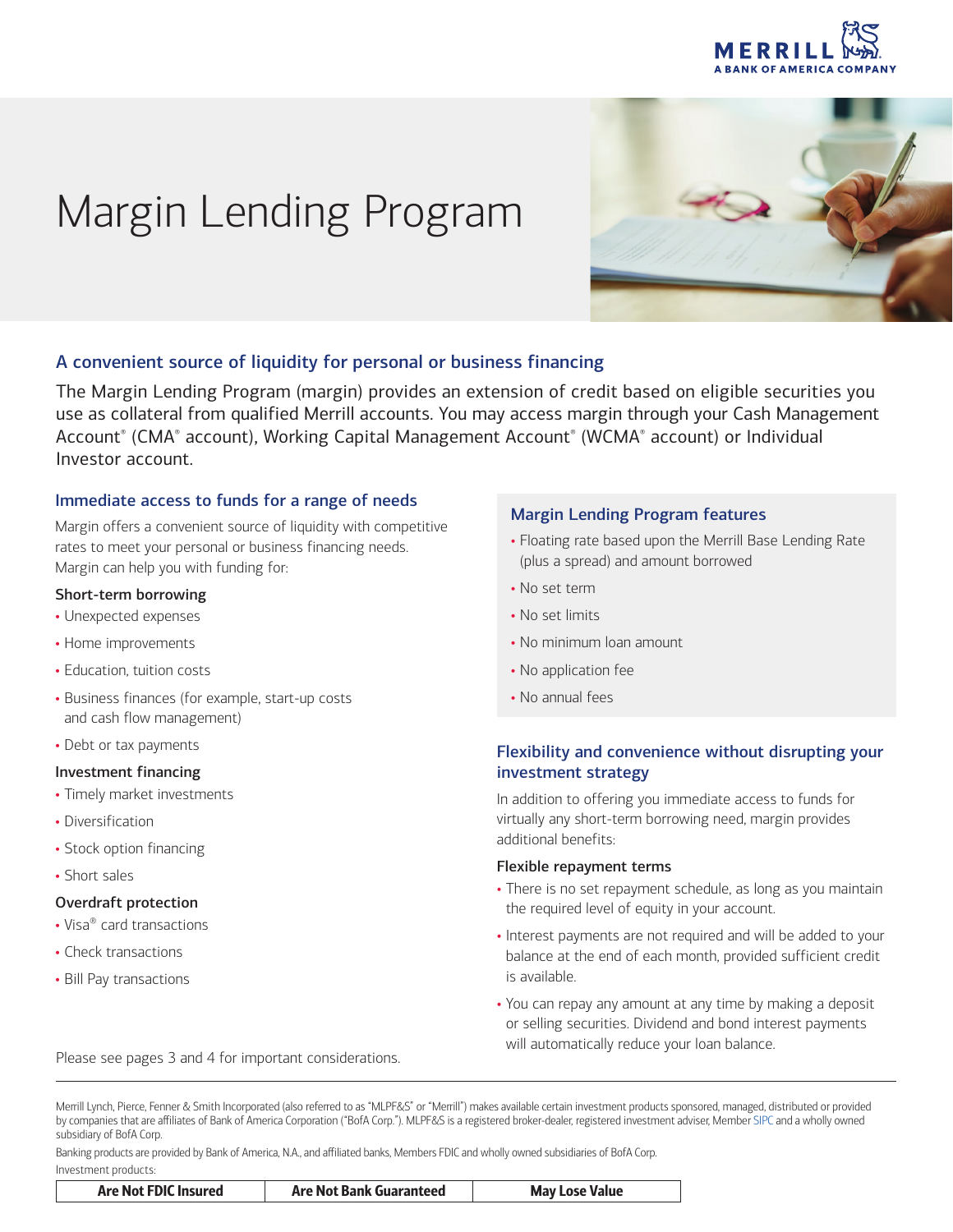## Keep your investment strategy on track

- By borrowing against your assets rather than selling them, you can keep your investment strategy on track and defer any capital gains taxes that might result from selling securities to meet your short-term cash needs.
- You can continue to make investment decisions according to your strategy, even while you access margin, as long as you maintain the required level of equity in your account.

#### Save on interest expense

• Interest expenses may be tax-deductible up to net investment income earned in the account. Margin interest expense may also be exempt from the Alternative Minimum Tax (AMT).

Merrill does not provide tax advice. Consult your tax advisor for tax advice about margin interest deductibility.

# Variety of eligible securities

Currently, federal law permits you to borrow up to 50% or more of the market value of most listed stocks and many unit investment trusts, convertible bonds, mutual funds and closed-end funds. With other types of securities, your borrowing power may be higher. Borrowers are required to maintain securities with a market value that exceeds the loan balance by a certain percentage, which varies based on the type and volatility of the securities used as collateral. Concentrated stock positions and volatile securities may have higher requirements.

#### Securities eligible for margin

| <b>U.S. listed Common Stock</b> | Up to 50%          |
|---------------------------------|--------------------|
| U.S. Treasury Notes/Bills       | 95%                |
| U.S. Treasury Bonds/Strips      | 92%                |
| <b>FNMAs</b>                    | 90%                |
| FHLM, GNMA                      | 90%                |
| U.S. Government Agency Bonds    | 80%                |
| <b>Municipal Bonds</b>          | 80%                |
| Corporate/Nonconvertible Bonds  | 70%                |
| Foreign Sovereign Debt          | $70%$ <sup>1</sup> |
| <b>Convertible Bonds</b>        | 50%                |
| <b>Mutual Funds</b>             | $50%^{2}$          |
| <b>Exchange-Traded Funds</b>    | 50%                |
| <b>Unit Investment Trusts</b>   | 50%                |
| <b>VRDO<sub>S</sub></b>         | 50%                |
| <b>Warrants</b>                 | 50%                |

# Investments and account types ineligible for margin include:

- Certificates of Deposit (CDs)
- Money Market Funds
- Non-U.S. Mutual Funds
- CATS & TIGRS
- Annuities
- TRAKRS
- Certain Managed Accounts
- UGMA/UTMA Accounts
- Retirement Accounts
- $\cdot$  IPOs
- 3x Leveraged ETFs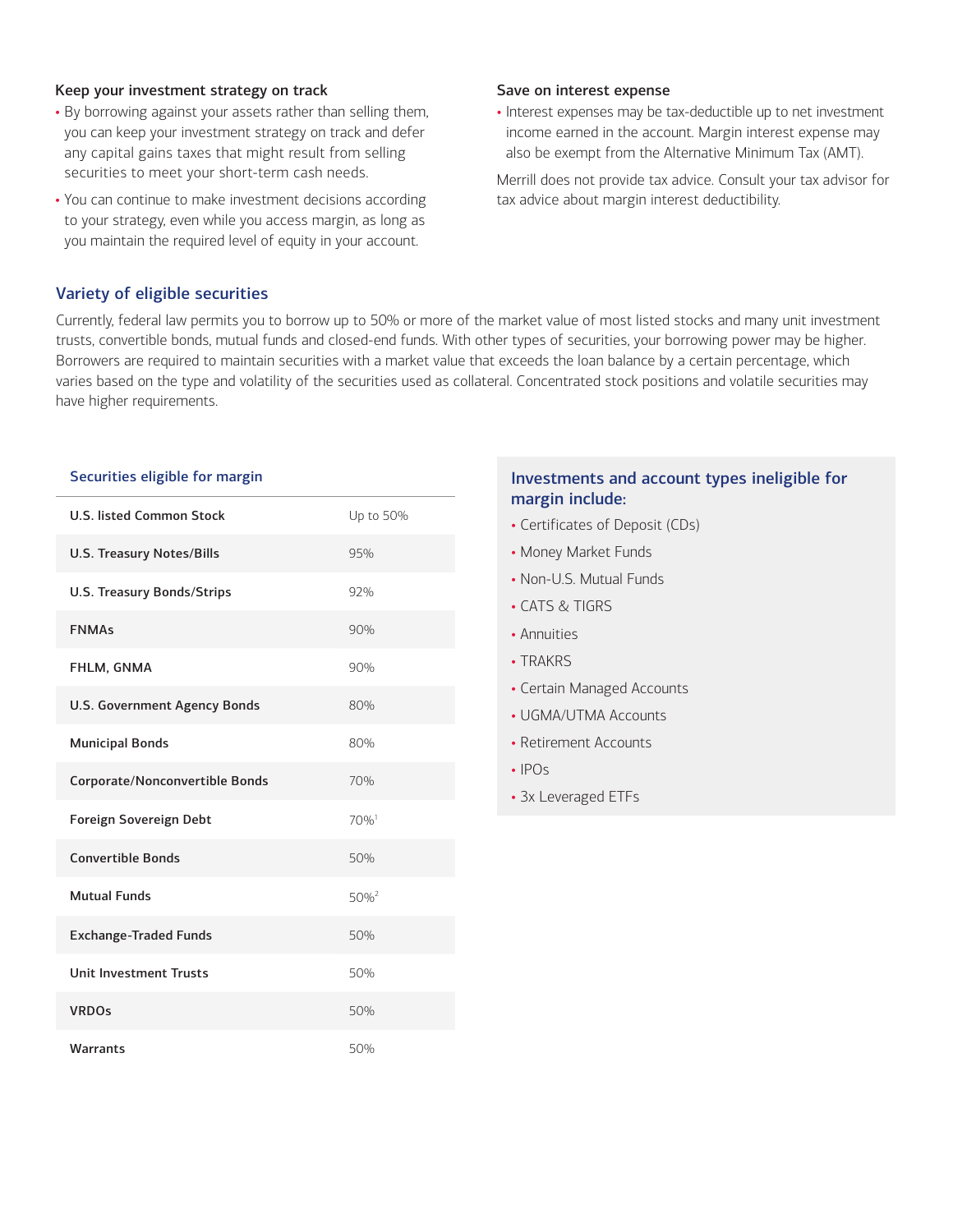# Putting margin to work for you

Margin offers a variety of uses, from investment financing to overdraft/short-term borrowing and personal financing needs. Following are just two scenarios describing how margin can be used.<sup>[3](#page-3-2)</sup>

John and Ann are high-net-worth investors with an investment objective of growth. They have a joint CMA account enrolled in the Margin Lending Program with online access to cover expenses using Bill Pay. A few times throughout the year, their monthly expenses spike and the account incurs a debit balance of \$5,000 to \$7,000.

Through the use of the Margin Lending Program, John and Ann can cover short-term debit balances without the immediate need of depositing cash into their CMA account. The margin-eligible account holdings are used to collateralize the loan. There is no repayment schedule, and the balance will be automatically paid down as additional funds become available in the account. Also, they do not need to be concerned about any per-incident fees as they might with another type of overdraft protection.

Tom is 60 years old and has a sizable portfolio of \$750,000 in fully invested securities at Merrill. He has been a client for the past 15 years, and the majority of his securities have a low cost basis. After a recent severe storm, Tom's home sustained serious damage. Tom's advisor suggested he borrow funds through the Margin Lending Program. By leveraging his own securities to make the repairs on his home until the insurance funds are paid, Tom avoids capital gains taxes that could have been incurred if he had liquidated a portion of his portfolio. The goal is to provide Tom with a flexible and convenient source of funds that can be repaid as additional resources become available.

Tom had ample credit available through the Margin Lending Program and was therefore able to act quickly to have the repairs made on his home. He used \$45,000 of his margin credit to pay the contractors immediately. The funds will be repaid once the insurance claim has been processed and funds are paid out.

# Considering and managing risk

## Risks associated with margin

Margin is not appropriate for all investors. Borrowing on margin and using securities as collateral involve certain risks. When considering a margin loan, you should take into account your individual requirements, portfolio composition and risk tolerance, as well as capital gains taxes, portfolio performance expectations and investment time horizon.

Please be aware that:

- When you purchase securities, you may pay for the securities in full, or if your account has been established as a margin account with the Margin Lending Program, you may borrow part of the purchase price from Merrill, thereby leveraging your investment.
- If you choose to borrow funds for your purchase, Merrill's collateral for the loan will be the securities purchased, other assets in your margin account, and your assets in any other accounts at Merrill other than retirement accounts (such as IRAs).
- If the securities in your margin account decline in value, so does the value of the collateral supporting your loan, and, as a result, we can take action, such as to issue a margin call and/ or sell securities in any of your accounts held with us, in order to maintain the required equity in your account.
- If your account has a Visa<sup>®</sup> card and/or checks, you may also create a margin debit if your withdrawals (by Visa card, checks, preauthorized debits, funds transfer service (FTS) or other transfers) exceed the sum of any available free credit balances plus available money account balances (such as bank deposit balances or money market funds). Please refer to your account documents for more information.
- Also note that it may be more advantageous to pay cash than to use margin for smaller securities purchases. On smaller securities purchases, a higher percentage of the transaction costs goes to commissions and interest charges, which are generally higher on smaller balances. The commissions plus interest charges could equal or exceed any appreciation in your securities.